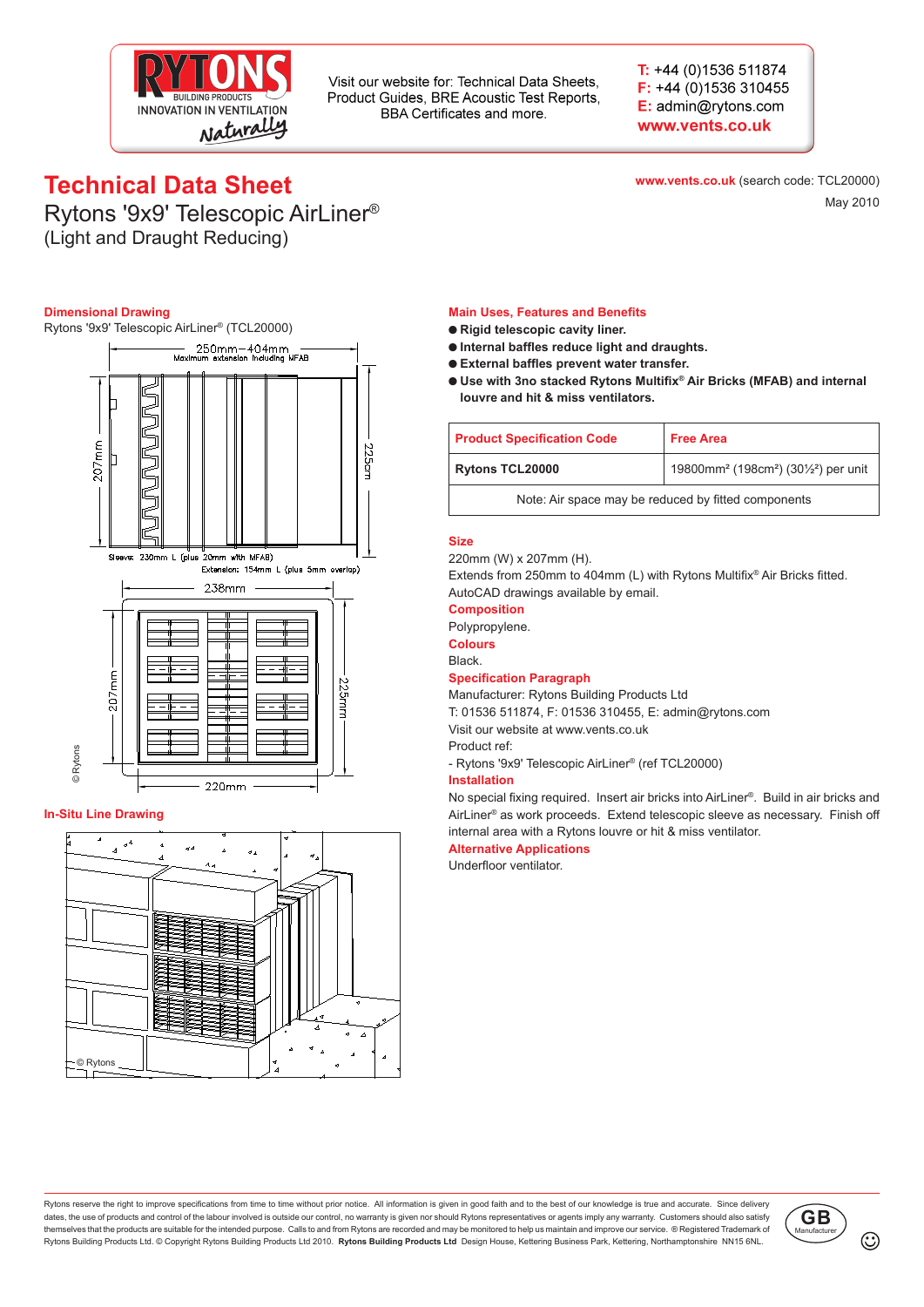

Visit our website for: Technical Data Sheets, Product Guides, BRE Acoustic Test Reports, BBA Certificates and more.

 $T: +44(0)1536511874$  $F: +44(0)1536310455$ E: admin@rytons.com www.vents.co.uk

## **Technical Data Sheet**

**www.vents.co.uk** (search code: TCL20LNR) May 2010

## Rytons '9x9' Non-Telescopic AirLiner® (Light and Draught Reducing)

#### **Dimensional Drawing**

Rytons '9x9' Non-Telescopic AirLiner® (TCL20LNR)



#### **Main Uses, Features and Benefits**

- **Rigid cavity liner.**
- **Internal baffles reduce light and draughts.**
- **External baffles prevent water transfer.**
- **Use with 3no stacked Rytons Multifix® Air Bricks (MFAB) and internal louvre and hit & miss ventilators.**

| <b>Product Specification Code</b>                   | <b>Free Area</b>                                                        |
|-----------------------------------------------------|-------------------------------------------------------------------------|
| <b>Rytons TCL20LNR</b>                              | 19800mm <sup>2</sup> (198cm <sup>2</sup> ) (30 $\frac{1}{2}$ ) per unit |
| Note: Air space may be reduced by fitted components |                                                                         |

#### **Size**

220mm (W) x 207mm (H) x 230mm (L). AutoCAD drawings available by email.

#### **Composition**

Polypropylene.

**Colours**

## Black.

### **Specification Paragraph**

Manufacturer: Rytons Building Products Ltd

T: 01536 511874, F: 01536 310455, E: admin@rytons.com

Visit our website at www.vents.co.uk

Product ref:

- Rytons '9x9' Non-Telescopic AirLiner® (ref TCL20LNR)

#### **Installation**

No special fixing required. Insert air bricks into AirLiner®. Build in air bricks and AirLiner® as work proceeds. Finish off internal area with a Rytons louvre or hit & miss ventilator.

#### **Alternative Applications**

Underfloor ventilator.

Rytons reserve the right to improve specifications from time to time without prior notice. All information is given in good faith and to the best of our knowledge is true and accurate. Since delivery dates, the use of products and control of the labour involved is outside our control, no warranty is given nor should Rytons representatives or agents imply any warranty. Customers should also satisfy themselves that the products are suitable for the intended purpose. Calls to and from Rytons are recorded and may be monitored to help us maintain and improve our service. ® Registered Trademark of Rytons Building Products Ltd. © Copyright Rytons Building Products Ltd 2010. **Rytons Building Products Ltd** Design House, Kettering Business Park, Kettering, Northamptonshire NN15 6NL.